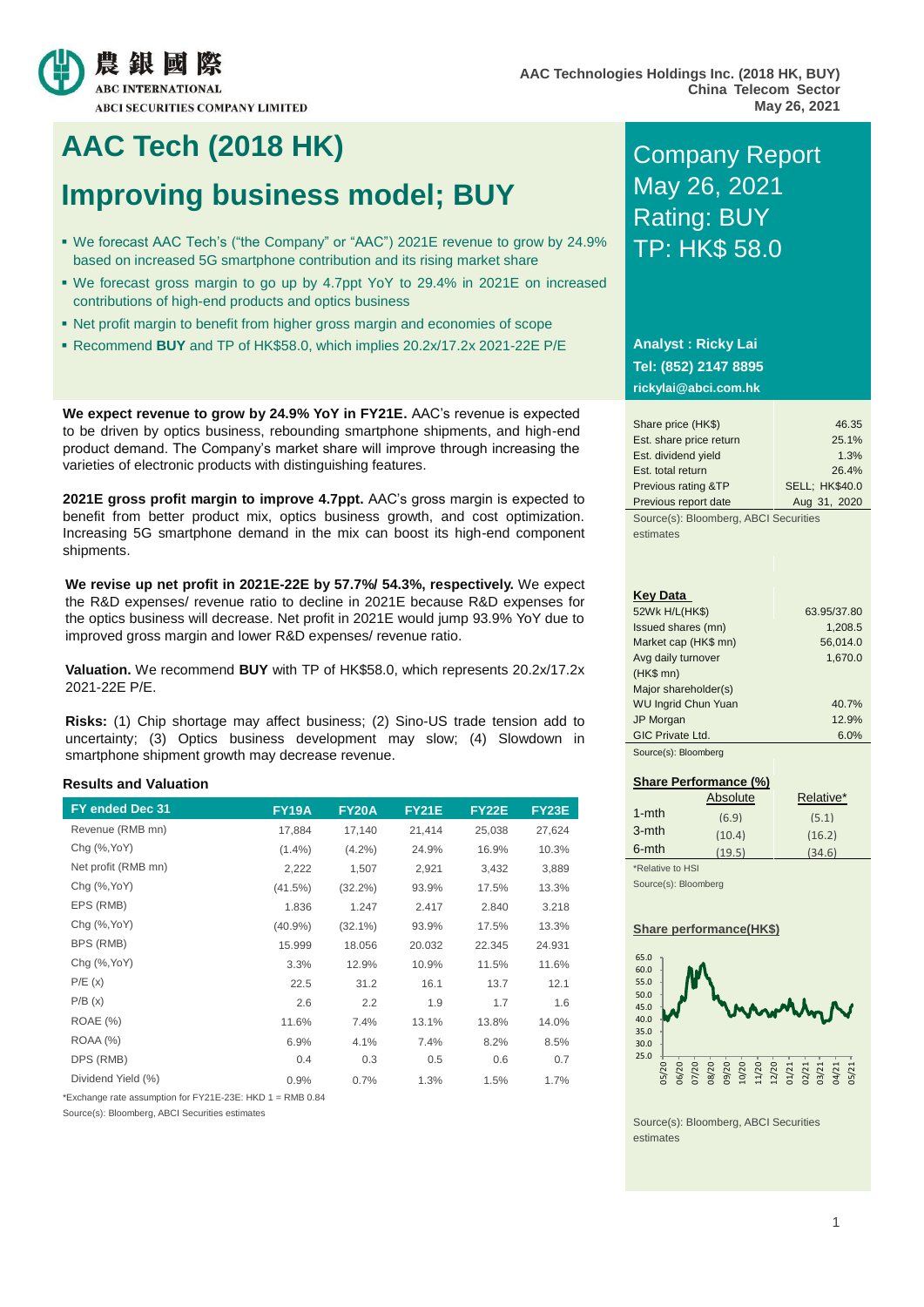

### **Revenue is expected to grow 24.9% YoY in 2021E**

AAC's 1Q21 net profit grew significantly by 909.6% due the low base in 1Q20; on a QoQ basis, the figure dropped 30.0%. Compared to 1Q19, AAC's net profit grew 23.1%.

Acoustic business revenue was up 47.5% YoY in 1Q21, thanks to its increasing share in the Android smartphone market. Optic business revenue surged 175.7 YoY in 1Q21, driven by rising Android smartphone demand. AAC will expand the high-end optics lens market with the launch of high-end hybrid lens. MEMS product revenue grew 42.2% YoY in 1Q21, benefiting from true wireless stereo earphone shipments. We expect AAC to benefit from better shipments of optics business and increasing 5G smartphone contributions amid chip shortage. We revise up 2021-22E revenue forecast by 1.5%/ 7.3%, respectively.

AAC's revenue is expected to improve in 2021E, driven by prospering optics business and rising 5G smartphone contributions despite chip shortage. We revise up 2021E-22E revenue forecast by 1.5%/ 7.3%, respectively.

| <b>RMB</b> mn     | <b>1Q21</b> | Compared to | Compared to | <b>Compare to</b> |
|-------------------|-------------|-------------|-------------|-------------------|
|                   |             | <b>1Q20</b> | <b>1Q19</b> | 4Q20              |
| Total revenue     | 4,292       | 20.6%       | 14.4%       | $(10.3\%)$        |
| Gross profit      | 1,337       | 62.5%       | 18.4%       | $(0.4\%)$         |
| Gross margin      | 31.1%       | 8.0ppt      | 1.0ppt      | 3.0ppt            |
| Net profit        | 532         | 909.6%      | 23.1%       | $(30.0\%)$        |
| Net profit margin | 12.4%       | $10.9$ ppt  | 0.9ppt      | $(3.5$ ppt $)$    |

### **Exhibit 1: AAC's 1Q21 financial analysis**

Source(s): Company

### **Gross profit is expected to grow margin to improve 4.7ppt YoY in 2021E**

Gross margin improved 8.0ppt YoY to 31.1% in 1Q21. Compared to 1Q19, 1Q21 gross margin grew by 1.0ppt. We expect AAC's product mix will improve with higher product shipments for 5G smartphones. Gross margin in 2021E is expected to improve on better product mix, increased optics business contribution, cost optimization. We forecast gross margin to go up by 4.7ppt/ 0.4ppt to 29.4%/29.8% in 2021-22E.

### **Exhibit 2: AAC's gross profit margin analysis**

|                                                | <b>FY19A</b> | <b>FY20A</b> | <b>FY21E</b> | <b>FY22E</b> | <b>FY23E</b> |
|------------------------------------------------|--------------|--------------|--------------|--------------|--------------|
| Dynamic components                             | 31.0%        | 27.9%        | 33.7%        | 34.2%        | 34.9%        |
| Electromagnetic drives and precision mechanics | 29.6%        | 23.8%        | 26.8%        | 27.0%        | 27.3%        |
| Optics products                                | 1.7%         | 18.8%        | 28.5%        | 29.3%        | 30.0%        |
| <b>MEMS</b> components                         | 27.5%        | 17.5%        | 17.3%        | 17.5%        | 17.7%        |
| Other products                                 | 73.2%        | (48.7%)      | $(40.0\%)$   | $(35.0\%)$   | $(33.0\%)$   |
| Overall gross profit margin                    | 28.6%        | 24.7%        | 29.4%        | 29.8%        | 30.3%        |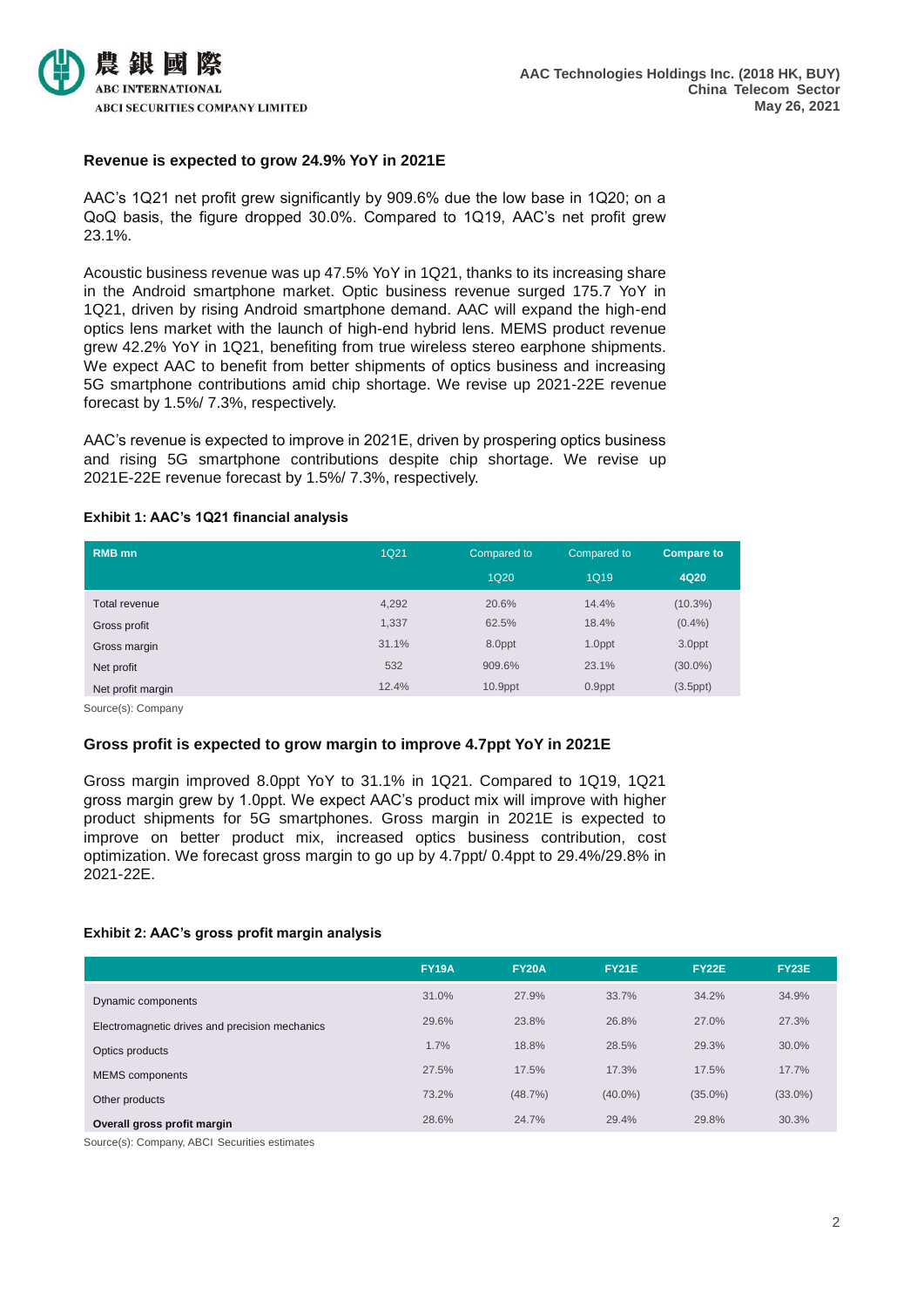

### **Exhibit 3: AAC's product mix (% to revenue)**

| <b>FY23E</b> |
|--------------|
| 41.4%        |
| 36.0%        |
| 17.0%        |
|              |
|              |
| 5.6%<br>0.1% |

Source(s): Company, ABCI Securities estimates

### **Exhibit 4: Changes in our financial estimates**

|                   |              | <b>OLD</b>   |              |              | <b>NEW</b>   |              |              | <b>CHANGE</b> |       |  |
|-------------------|--------------|--------------|--------------|--------------|--------------|--------------|--------------|---------------|-------|--|
| (RMB mn)          | <b>FY21E</b> | <b>FY22E</b> | <b>FY23E</b> | <b>FY21E</b> | <b>FY22E</b> | <b>FY23E</b> | <b>FY21E</b> | <b>FY22E</b>  | FY23E |  |
| Revenue           | 21,092       | 23,333       | N/A          | 21.414       | 25.038       | 27.624       | 1.5%         | 7.3%          | N/A   |  |
| <b>Net Profit</b> | 1,852        | 2,223        | N/A          | 2,921        | 3,432        | 3,889        | 57.7%        | 54.4%         | N/A   |  |

Source(s): Company, ABCI Securities estimates

### **Valuations**

### **Recommend BUY with TP at HK\$58.0**

We derive the Company's TP at HK\$58.0, based on the DCF analysis (WACC: 12.1%; perpetuity growth rate: 2.6%). The TP represents 20.2x/17.2x 2021-22E P/E. We recommend BUY with 25.1% upside potential.

### **Exhibit 5: Peer comparison**

|                         |               |        |            |      | P/E  |      |            | P/B |     |      | <b>ROE</b> | <b>ROA</b> | <b>EV/EBITDA</b> |
|-------------------------|---------------|--------|------------|------|------|------|------------|-----|-----|------|------------|------------|------------------|
|                         | <b>Ticker</b> | Price* | <b>19A</b> | 20A  | 21E  | 22E  | <b>19A</b> | 20A | 21E | 22E  | 21E        | 21E        | 21E              |
| <b>HK Listed</b>        |               |        |            |      |      |      |            |     |     |      |            |            |                  |
| <b>FIH Mobile Ltd</b>   | 2038 HK       | 1.14   | n.a.       | 8.3  | 6.7  | n.a. | 0.5        | 0.6 | 0.5 | n.a. | 4.5        | 1.1        | 0.4              |
| <b>AAC Technologies</b> | 2018 HK       | 46.35  | 17.0       | 16.7 | 20.0 | 17.5 | 1.9        | 1.8 | 1.7 | 1.5  | 11.4       | 6.5        | 8.5              |
| Comba Telecom           | 2342 HK       | 1.92   | 49.0       | 21.6 | 15.8 | 15.8 | 2.1        | 1.8 | 1.6 | 1.6  | 5.9        | 2.0        | n.a.             |
| Q Technology            | 1478 HK       | 12.66  | 17.5       | 14.3 | 10.9 | 10.3 | 3.3        | 2.9 | 2.1 | 2.0  | 21.0       | 5.9        | 8.0              |
| Cowell e Holdings       | 1415 HK       | 4.10   | 7.8        | 7.5  | 5.5  | 5.0  | 0.6        | 0.6 | 0.5 | 0.4  | 10.3       | 5.5        | 1.8              |
| Average                 |               |        | 22.8       | 13.7 | 11.8 | 12.2 | 1.7        | 1.5 | 1.3 | 1.4  | 10.6       | 4.2        | 4.7              |
|                         |               |        |            |      |      |      |            |     |     |      |            |            |                  |
| A-shr                   |               |        |            |      |      |      |            |     |     |      |            |            |                  |
| Goertek Inc             | 002241 CH     | 40.58  | 49.0       | 31.0 | 24.0 | 20.0 | 3.0        | 2.9 | 2.5 | 2.3  | 11.0       | 5.5        | 16.6             |
| Lens Technology         | 300433 CH     | 29.01  | 28.0       | 20.0 | 17.0 | 13.0 | 3.3        | 3.0 | 2.6 | 2.0  | 15.0       | 7.7        | 10.5             |
| Luxshare                | 002475 CH     | 39.79  | 40.5       | 37.0 | 27.0 | 22.0 | 11.5       | 8.5 | 7.0 | 5.5  | 25.3       | 11.3       | 25.5             |
| Average                 |               |        | 43.3       | 29.3 | 22.7 | 18.3 | 5.9        | 4.8 | 4.0 | 3.3  | 17.1       | 8.2        | 17.5             |

\*Based on closing price on May 25, 2021

Source(s): Bloomberg, ABCI Securities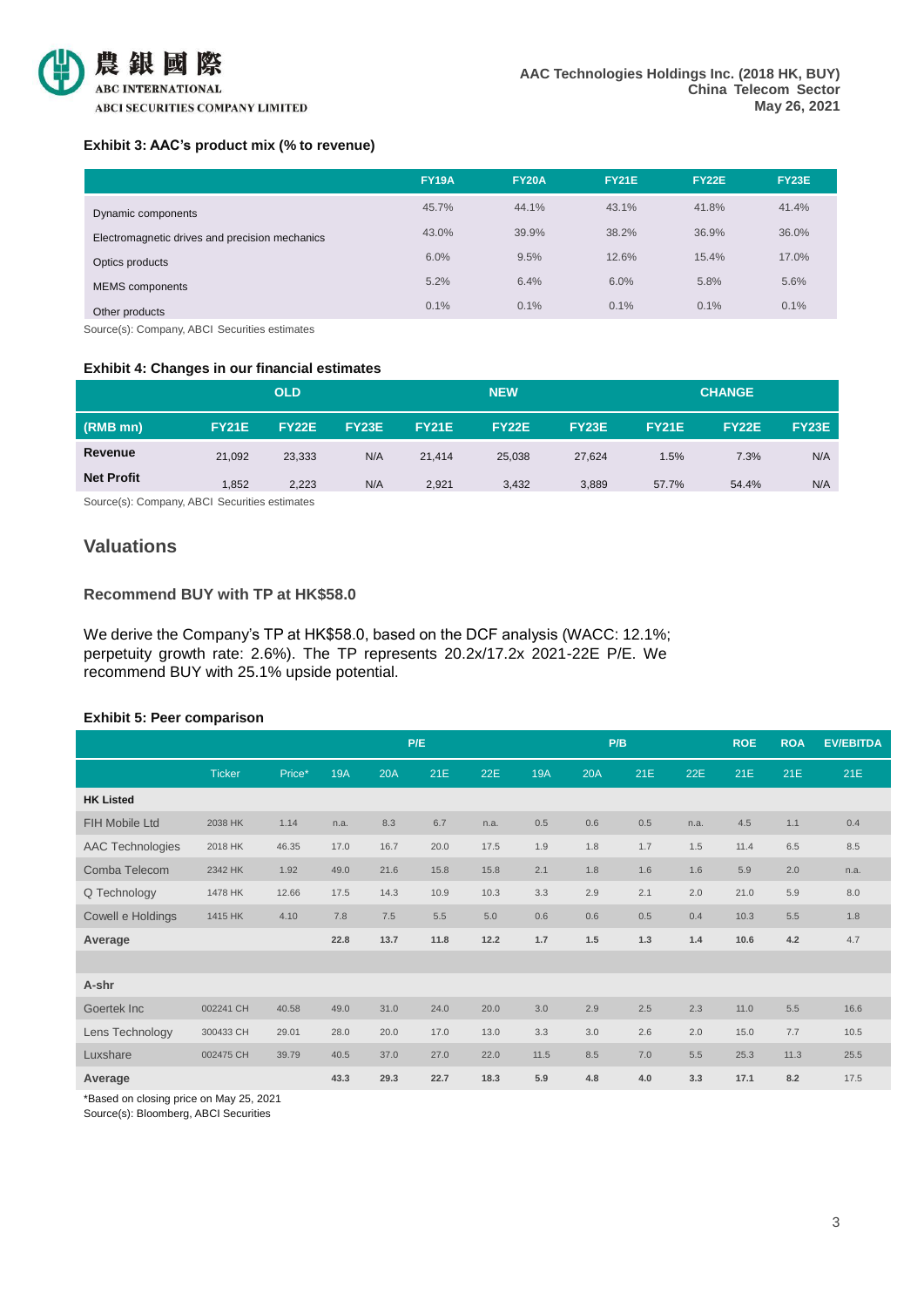

### **Consolidated income statement (2019A-2023E)**

| FY Ended Dec 31 (RMB mn)           | 2019A     | 2020A       | 2021E       | 2022E       | 2023E               |
|------------------------------------|-----------|-------------|-------------|-------------|---------------------|
| Acoustics business revenue         | 8,167     | 7,560       | 9,223       | 10,468      | 11,410              |
| Electromagnetic drives & precision |           |             |             |             |                     |
| mechanics business revenue         | 7,694     | 6,847       | 8,183       | 9,246       | 9,940               |
| Optics business revenue            | 1,070     | 1,634       | 2,697       | 3,856       | 4,705               |
| <b>MEMS</b> business revenue       | 929       | 1,083       | 1,294       | 1,449       | 1,550               |
| Others                             | 24        | 16          | 17          | 18          | 19                  |
| <b>Total revenue</b>               | 17,884    | 17,140      | 21,414      | 25,038      | 27,624              |
|                                    |           |             |             |             |                     |
| Cost of goods sold                 | (12, 777) | (12, 913)   | (15, 127)   | (17, 584)   | (19, 248)           |
| <b>Gross profit</b>                | 5,107     | 4,227       | 6,287       | 7,454       | 8,376               |
| Other income                       | 247       | 502         | 578         | 618         | 649                 |
| R&D costs                          | (1,717)   | (1,920)     | (2, 184)    | (2,604)     | (2,901)             |
| Distribution and selling expenses  | (275)     | (285)       | (343)       | (426)       | (470)               |
| Administrative expenses            | (643)     | (672)       | (792)       | (926)       | (1,022)             |
| Others                             | 19        | $\mathsf 0$ | $\mathbf 0$ | $\mathbf 0$ | $\mathsf{O}\xspace$ |
|                                    |           |             |             |             |                     |
| Exchange (loss) gain               | 63        | 148         | 89          | 53          | 32                  |
| Finance cost                       | (248)     | (353)       | (289)       | (239)       | (211)               |
|                                    |           |             |             |             |                     |
| Profit before tax                  | 2,552     | 1,648       | 3,345       | 3,930       | 4,453               |
| Tax                                | (330)     | (147)       | (435)       | (511)       | (579)               |
|                                    |           |             |             |             |                     |
| Net profit                         | 2,222     | 1,507       | 2,921       | 3,432       | 3,889               |
| Non-controlling interests          | (0)       | (6)         | (11)        | (13)        | (15)                |
| EPS (RMB)                          | 1.836     | 1.247       | 2.417       | 2.840       | 3.218               |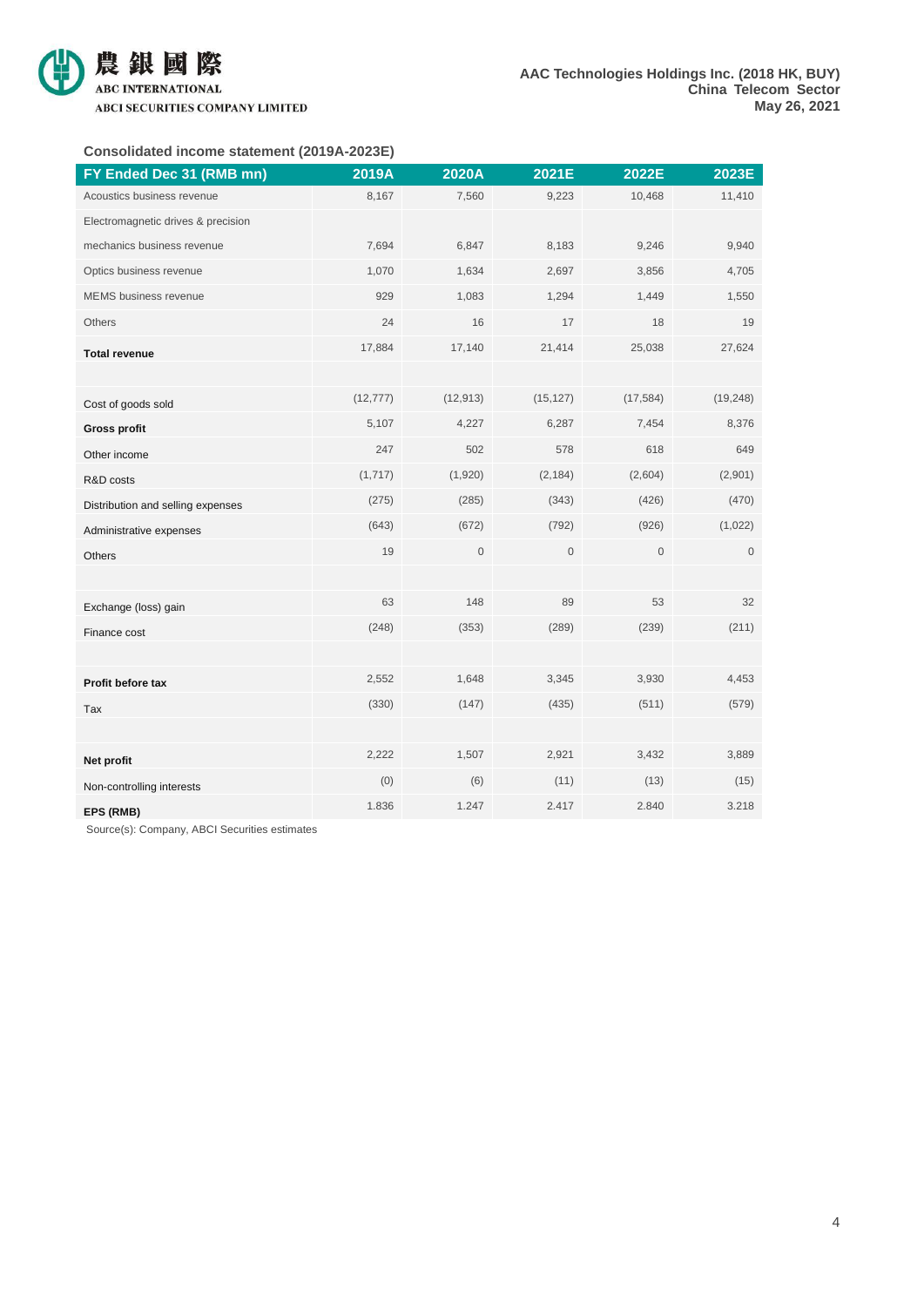

**AAC Technologies Holdings Inc. (2018 HK, BUY) China Telecom Sector May 26, 2021**

### **Financial Statements**

### **Consolidated balance sheet (2019A-2023E)**

| As of Dec 31 (RMB mn)                | 2019A  | 2020A  | 2021E  | 2022E  | 2023E  |
|--------------------------------------|--------|--------|--------|--------|--------|
| PPE                                  | 16,911 | 18,592 | 13,161 | 14,440 | 15,864 |
| Others                               | 2,489  | 3,470  | 8,878  | 8,852  | 8,798  |
| <b>Total non-current assets</b>      | 19,400 | 22,062 | 22,039 | 23,292 | 24,663 |
|                                      |        |        |        |        |        |
| Cash & cash equivalents              | 5,512  | 7,540  | 9,607  | 12,352 | 15,916 |
| Inventories                          | 3,664  | 3,995  | 3,795  | 3,606  | 3,425  |
| Others                               | 5,631  | 5,314  | 4,802  | 4,341  | 3,927  |
| <b>Total current assets</b>          | 14,808 | 16,850 | 18,204 | 20,299 | 23,269 |
| <b>Total assets</b>                  | 34,207 | 38,911 | 40,244 | 43,590 | 47,931 |
|                                      |        |        |        |        |        |
| Bank borrowings                      | 1,876  | 3,349  | 3,014  | 2,712  | 2,441  |
| Trade and note payable               | 5,474  | 5,205  | 5,465  | 5,738  | 6,025  |
| Others                               | 361    | 827    | 863    | 904    | 947    |
| <b>Total current liabilities</b>     | 7,711  | 9,380  | 9,342  | 9,354  | 9,413  |
|                                      |        |        |        |        |        |
| <b>Bank borrowings</b>               | 3,850  | 2,543  | 1,780  | 1,246  | 1,059  |
| Others                               | 3,286  | 5,168  | 4,913  | 5,987  | 7,329  |
| <b>Total non-current liabilities</b> | 7,136  | 7,711  | 6,693  | 7,233  | 8,388  |
| <b>Total liabilities</b>             | 14,846 | 17,090 | 16,035 | 16,587 | 17,802 |
|                                      |        |        |        |        |        |
| Shareholders' equity                 | 19,351 | 21,159 | 23,474 | 26,184 | 29,216 |
| Minority interests                   | 10     | 662    | 735    | 819    | 914    |
| <b>Total equity</b>                  | 19,361 | 21,821 | 24,209 | 27,004 | 30,130 |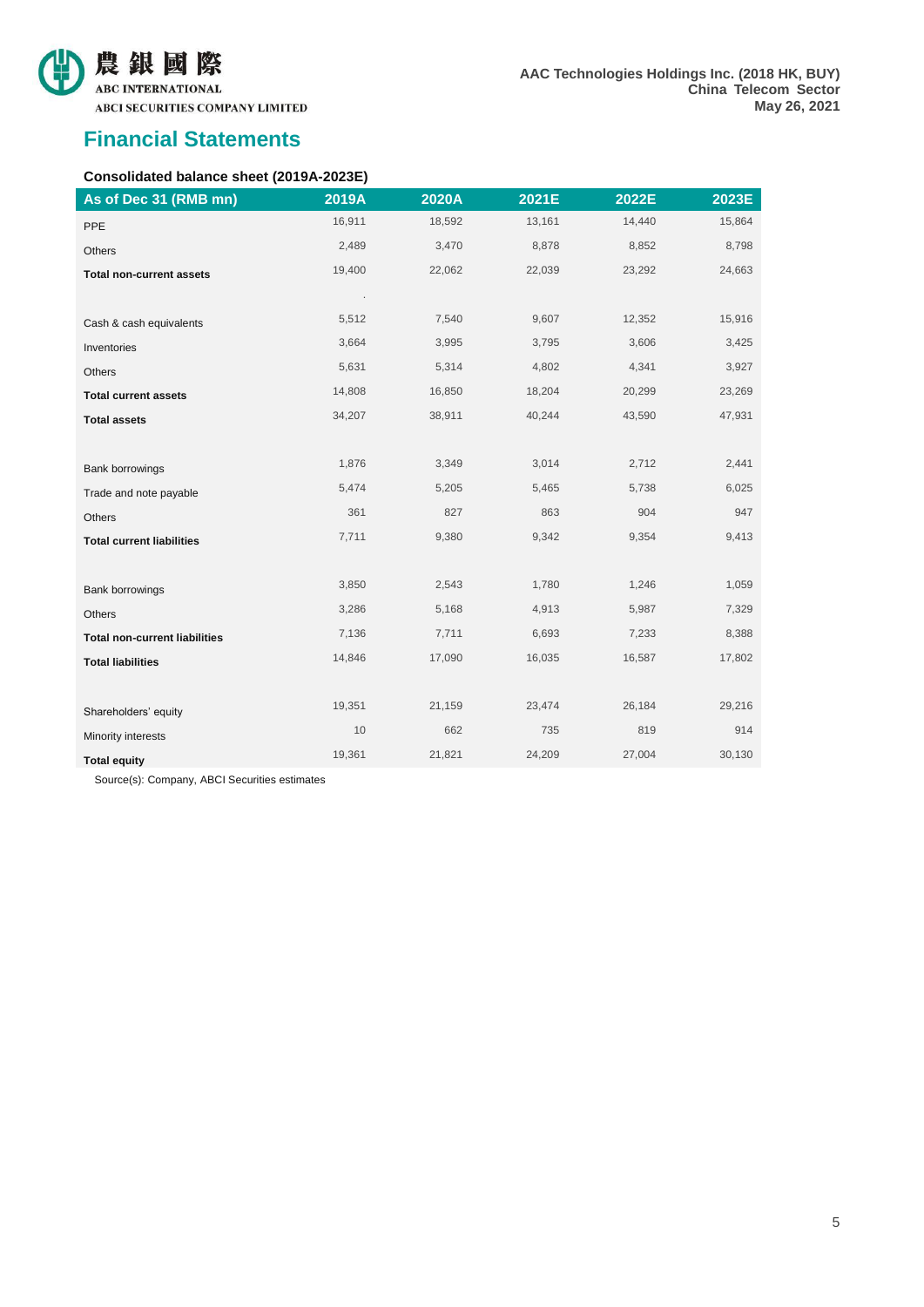### **Consolidated Cash Flow Statement (2019A-2023E)**

| As of Dec 31 (RMB mn)                             | 2019A    | 2020F    | 2021E    | 2022E   | 2023E    |
|---------------------------------------------------|----------|----------|----------|---------|----------|
| Operating profit before change in working capital | 2,552    | 1,648    | 3,345    | 3,930   | 4,453    |
| Change in working capital                         | (728)    | (527)    | 973      | 925     | 885      |
| <b>Others</b>                                     | 2,019    | 2,472    | 733      | 517     | 456      |
| Operating cash flow                               | 3,843    | 3,593    | 5,050    | 5,371   | 5,793    |
|                                                   |          |          |          |         |          |
| <b>CAPEX</b>                                      | (1, 268) | (2, 161) | (1, 945) | (2,042) | (2, 226) |
| <b>Others</b>                                     | (2, 126) | (1, 101) | (1,887)  | (1,876) | (1,861)  |
| Investing cash flow                               | (3, 395) | (3,262)  | (3,831)  | (3,918) | (4,087)  |
|                                                   |          |          |          |         |          |
| Change in bank Loan                               | (263)    | 356      | (1,098)  | (835)   | (458)    |
| Others                                            | 518      | 2,226    | 2,138    | 2,325   | 2,520    |
| <b>Financing cash flow</b>                        | 255      | 2,582    | 1,040    | 1,490   | 2,062    |
|                                                   |          |          |          |         |          |
| Net increase in cash & cash equivalents           | 704      | 2,913    | 2,259    | 2,943   | 3,768    |
| Cash & cash equivalents at beginning of year      | 4,059    | 4,814    | 7,540    | 9,607   | 12,352   |
| Effect of changes in foreign exchange rate        | 51       | (187)    | (192)    | (198)   | (204)    |
| Cash & cash equivalents at end of year            | 4,814    | 7,540    | 9,607    | 12,352  | 15,916   |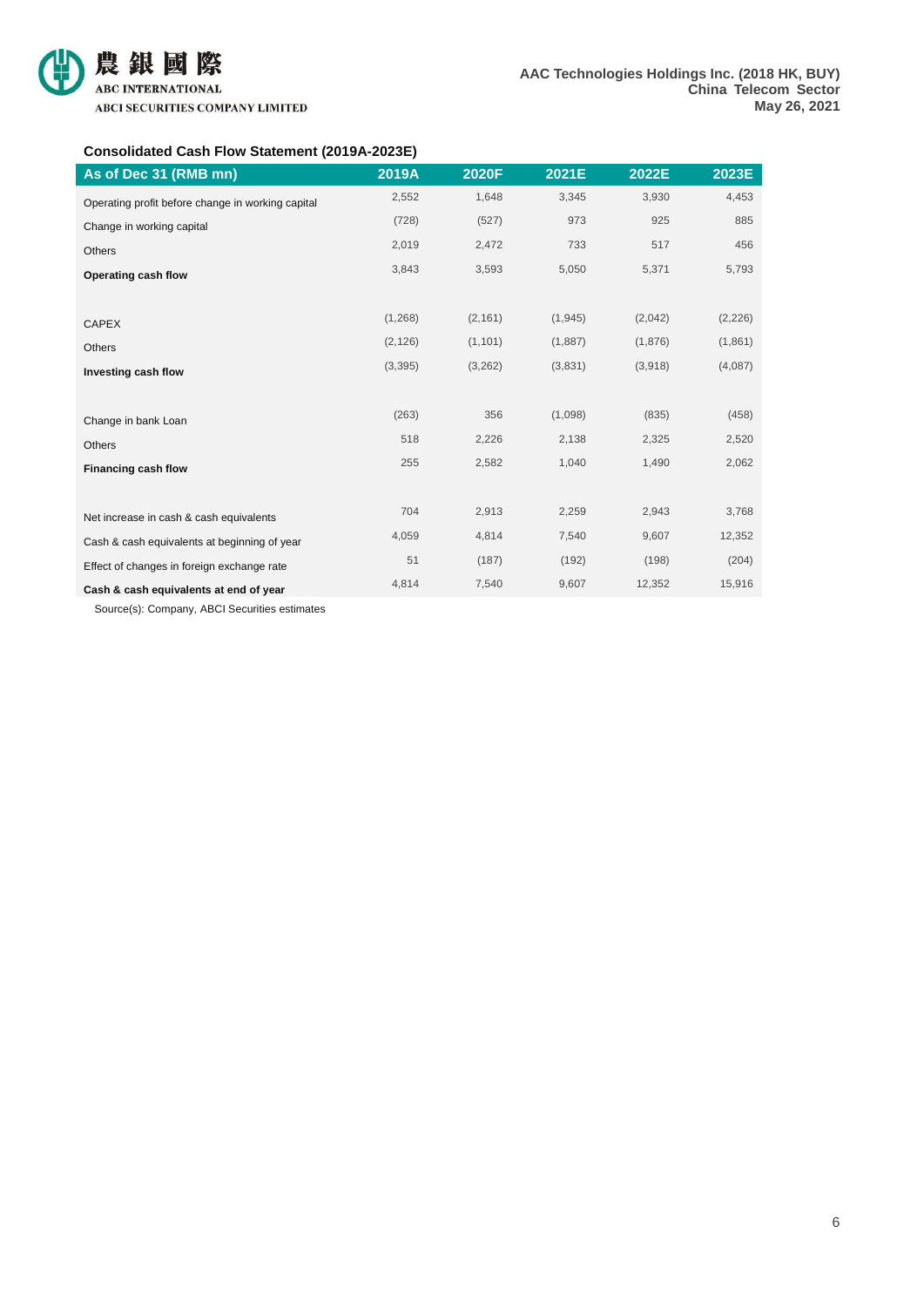

**ABCI SECURITIES COMPANY LIMITED** 

### **Financial ratios (2019A-2023E)**

| As of Dec 31                               | 2019A      | 2020A      | 2021E | 2022E | 2023E |
|--------------------------------------------|------------|------------|-------|-------|-------|
| Gross profit margin                        | 28.6%      | 24.7%      | 29.4% | 29.8% | 30.3% |
| Net profit margin                          | 12.4%      | 8.8%       | 13.6% | 13.7% | 14.1% |
|                                            |            |            |       |       |       |
| <b>ROAA</b>                                | 6.9%       | 4.1%       | 7.4%  | 8.2%  | 8.5%  |
| <b>ROAE</b>                                | 11.6%      | 7.4%       | 13.1% | 13.8% | 14.0% |
|                                            |            |            |       |       |       |
| <b>Costs ratio</b>                         |            |            |       |       |       |
| % to revenue                               |            |            |       |       |       |
| R&D costs/revenue                          | 9.6%       | 11.2%      | 10.2% | 10.4% | 10.5% |
| Distribution and selling expenses/ revenue | 1.5%       | 1.7%       | 1.6%  | 1.7%  | 1.7%  |
| Administrative expenses/ revenue           | 3.6%       | 3.9%       | 3.7%  | 3.7%  | 3.7%  |
|                                            |            |            |       |       |       |
| <b>YoY</b> growth                          |            |            |       |       |       |
| Revenue                                    | $(1.4\%)$  | $(4.2\%)$  | 24.9% | 16.9% | 10.3% |
| Gross profit                               | $(8.6\%)$  | $(3.9\%)$  | 4.7%  | 0.4%  | 0.6%  |
| Net profit                                 | $(41.5\%)$ | $(32.2\%)$ | 93.9% | 17.5% | 13.3% |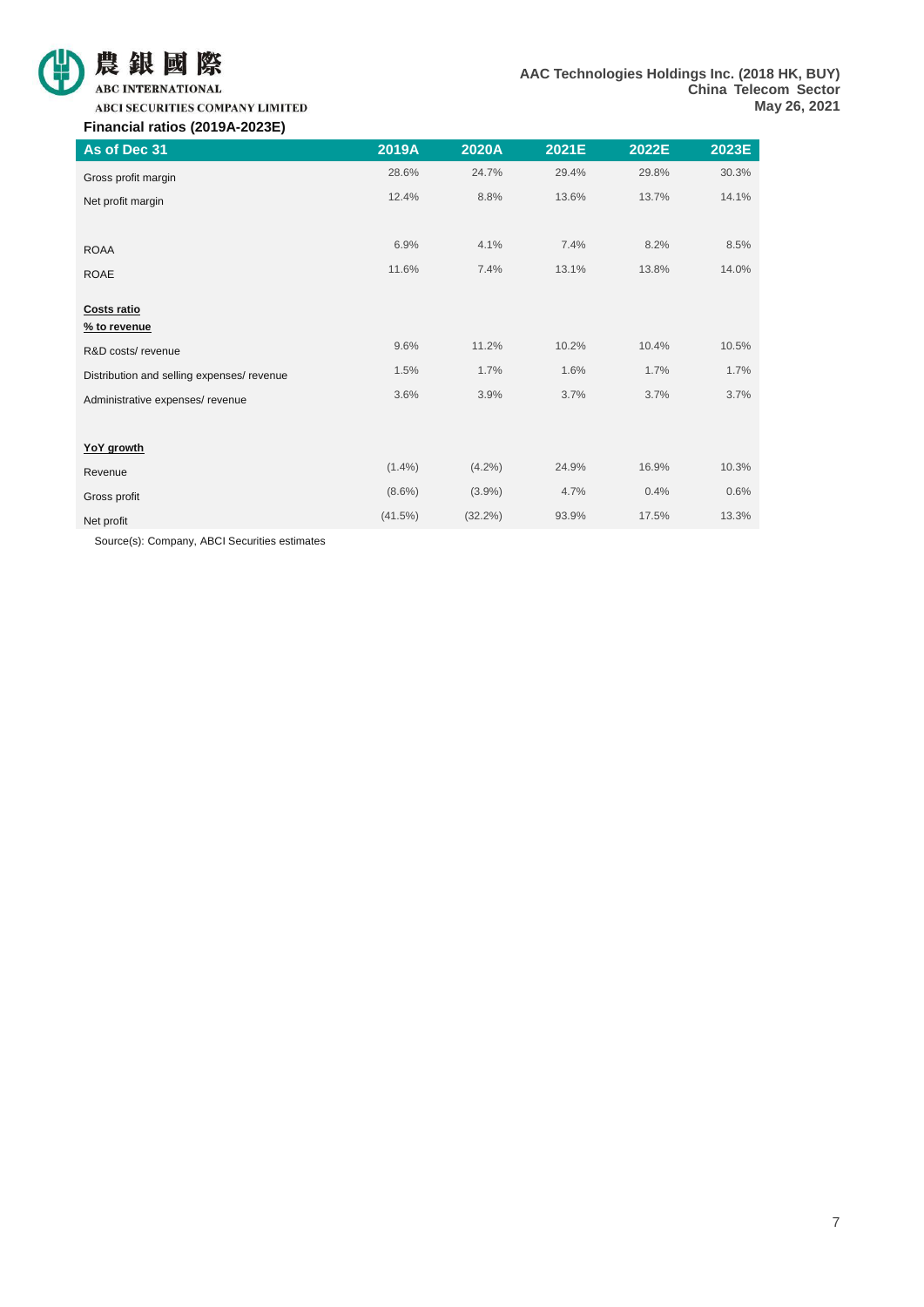

### **Risk factors**

### **Fierce competition in the electronic component sector**

The electronic component sector in China is highly competitive with numerous companies. AAC may face pressure in product shipment and ASP if competition intensifies.

### **Our forecasts may deviate from actual results**

We make our forecasts relies on a number of assumptions, such as shipment and ASP and estimates. Therefore, the actual results may deviate from our estimates.

### **Slowdown in smartphone shipments**

AAC's revenue growth may be affected by the slowdown in smartphone shipments due to chip shortage.

### **R&D expenses disturb profit growth**

R&D expenses accounted for 11.2% and 10.6% of revenue in 2020 and 2021, respectively. R&D expenses are major operating expenses compared to marketing expenses and administrative expenses. We assume R&D expenses / revenue ratio will decline from 11.2% in 2020 to 10.2%-10.5% in 2021-23E.